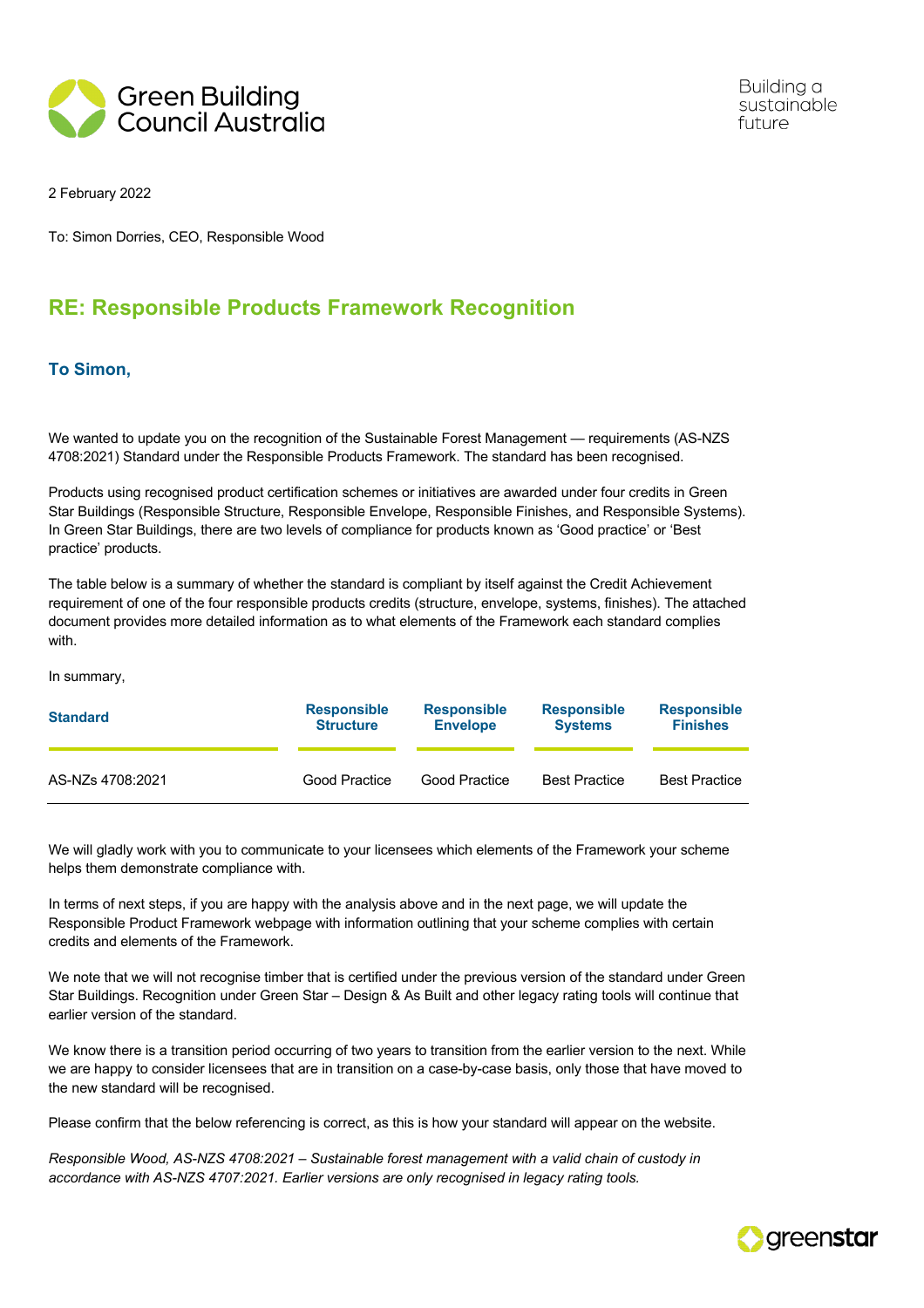Separate to this, we will review the Controlled Sources labelling at a separate time. Until then, we will not be recognising the 'Responsible Wood' Controlled Sources designation.

With regards to your standard, we have done our best efforts to recognize the value that you bring to industry and have assessed your scheme with that view in mind. If you would like us to reassess your score, we may need to bring in additional expertise, which may incur a cost. Happy to discuss further if you would like to know more.

You should be aware that we are introducing an additional element into the rating system that may impact any company that provides products to a building seeking Green Star certification.

To protect the integrity of the Green Star brand, we will reserve the right to not recognise, within Green Star, products from a manufacturer that has been found to breach the law in matters impacting areas of high ecological value or endangered species. This means that even if a manufacturer holds a certification recognised under Green Star, their product may not be eligible for points if they have been found to break the law in the above-mentioned areas.

To be clear though, this is something that will affect individual manufacturers, not the certification scheme.

Please let us know at your earliest convenience if you agree with our assessment and would like be formally recognised under the Responsible Product Framework. As always, if you have any questions, please feel free to call anytime.

Regards,

Jor*ge Omar Chapa Montemayor*<br>Iorge Chapa

Head of Market Transformation

Green Building Council of Australia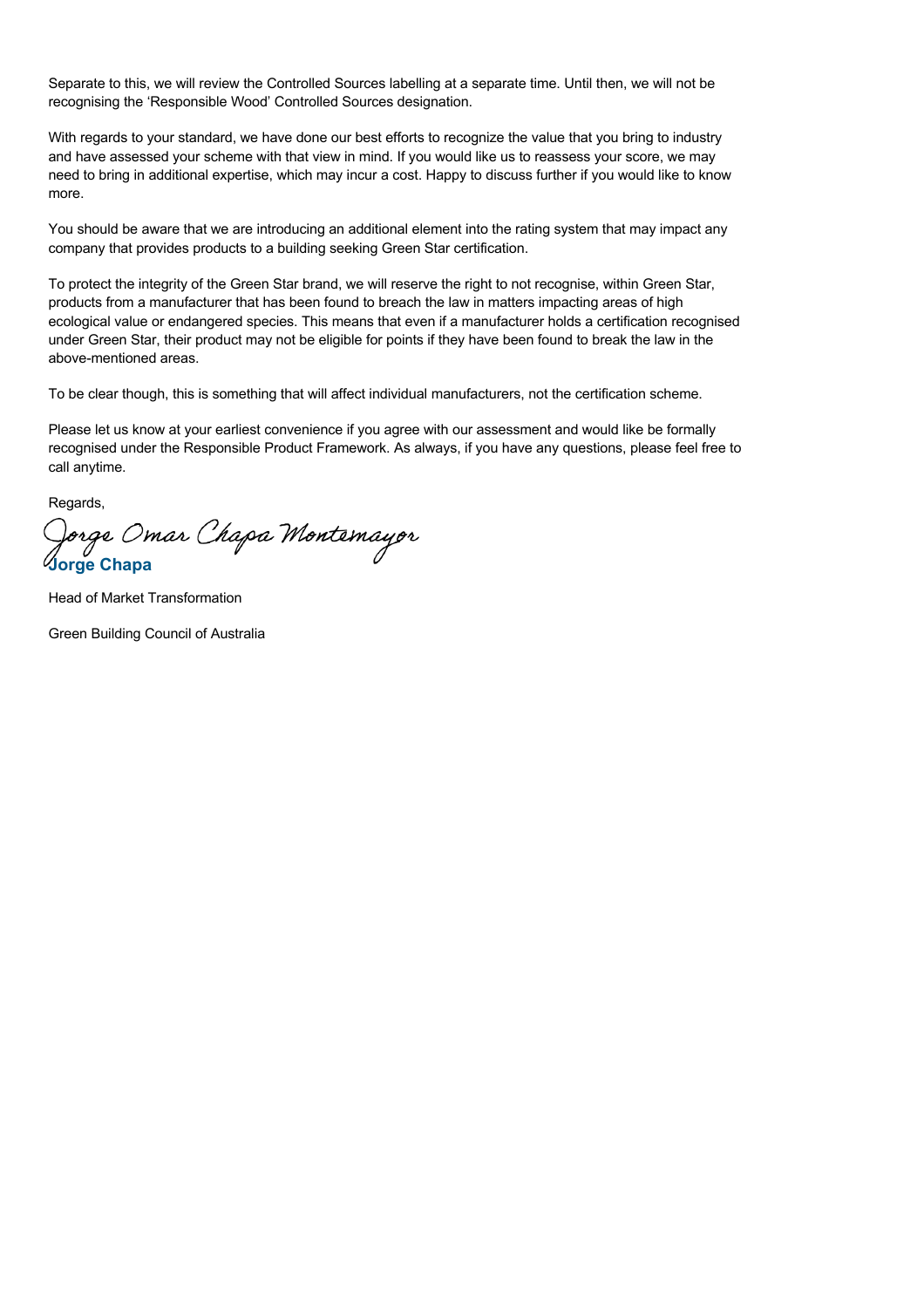

Building a<br>sustainable future

## **Sustainable forest management**

**— requirements (AS-NZS 4708) Standard)**

| <b>Responsible</b>                              |           |                                                                                                                                                                                                                       |                |          |
|-------------------------------------------------|-----------|-----------------------------------------------------------------------------------------------------------------------------------------------------------------------------------------------------------------------|----------------|----------|
| Environmental<br>Impact<br><b>Disclosure</b>    | CA        | The product is covered by an industry wide environmental product declaration that discloses the environmental<br>impacts of similar products. The manufacturer must be part of the industry-wide product declaration. | $\overline{2}$ |          |
|                                                 | EP        | The product is covered by a product specific environmental product declaration that discloses the environmental<br>impacts of the product.                                                                            | 3              |          |
| Carbon<br><b>Emissions</b><br><b>Disclosure</b> | <b>CA</b> | The product has a publicly available document transparently showing quantitative carbon impacts of the product<br>across its sourcing and manufacturing (cradle to gate) as a minimum.                                |                |          |
| <b>Health Impacts</b><br><b>Disclosure</b>      | CA        | The product is covered by a product specific health product declaration that discloses the of the product on human<br>health and wellbeing.                                                                           |                |          |
| Ingredient<br><b>Disclosure</b>                 | CA        | The product has a publicly available document transparently showing the chemical ingredients within it, with a<br>particular view to ensuring harmful chemicals and chemicals of concern are disclosed.               |                |          |
| Environmental<br><b>Management</b>              | CA        | The manufacturer has an environmental management system in place to manage the environmental impacts from<br>the manufacturing of the product.                                                                        |                | Complies |
| <b>Healthy</b>                                  |           |                                                                                                                                                                                                                       |                |          |

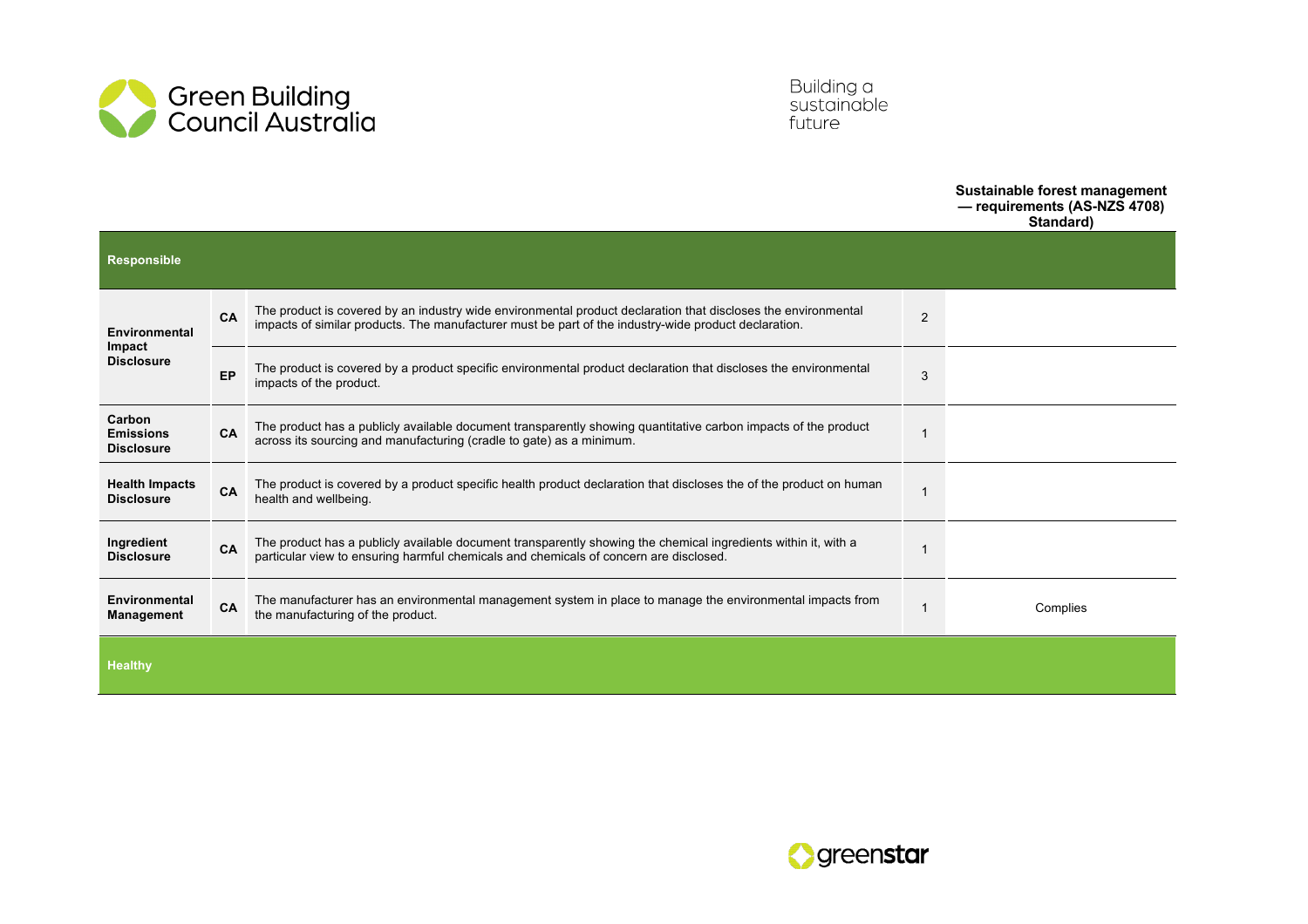## **Sustainable forest management — requirements (AS-NZS 4708)**

**Standard)**

| <b>Reduced</b><br><b>Exposure to</b><br>chemicals of<br>concern | <b>ME</b> | Paints, adhesives, sealants, carpets, and engineered wood products must comply with the Credit Achievement.                                                                                                                 |                |          |
|-----------------------------------------------------------------|-----------|-----------------------------------------------------------------------------------------------------------------------------------------------------------------------------------------------------------------------------|----------------|----------|
|                                                                 |           | For PVC products, the manufacturing complies with the Vinyl Council of Australia's Best Practice PVC Guidelines.                                                                                                            |                |          |
|                                                                 | CA        | The occupant is not exposed to off gassing of high volatile organic compounds or formaldehyde from the product as<br>finished and installed.                                                                                | $\mathbf 1$    |          |
|                                                                 | EP        | The manufacturing process restricts the workers exposure to physical, chemical and biological hazards, during<br>manufacture or sourcing.                                                                                   | 2              | Complies |
|                                                                 | LA        | There are no chemicals of concern used for the manufacturing of, or, within the product as installed and finished.                                                                                                          | 5              |          |
| <b>Modern Slavery</b>                                           | CA        | The product manufacturer is taking clear steps to address modern slavery and, if found, has set out a target for<br>rooting it out of its supply chain.                                                                     | 2              | Complies |
| <b>Social</b><br><b>Accountability</b>                          | CA        | The product manufacturer has undertaken activities to create more equitable conditions for those affected by or<br>involved in the sourcing and manufacturing of products and materials.                                    | -1             | Complies |
| <b>Positive</b>                                                 |           |                                                                                                                                                                                                                             |                |          |
| <b>Energy use</b>                                               | <b>MP</b> | The energy consumed by the product's manufacturing has been reduced on a year-on-year basis when averaged<br>over 10 years or is lower than a stated benchmark.                                                             | $\overline{1}$ |          |
|                                                                 | <b>CA</b> | The energy consumed by the product's manufacturing is 10% lower than a typical equivalent product or an industry<br>benchmark.                                                                                              | $\overline{1}$ |          |
|                                                                 | EP        | The energy consumed by the product's manufacturing is 20% lower than a typical equivalent product or an industry<br>benchmark.                                                                                              | $\mathbf 1$    |          |
| Water use                                                       | <b>MP</b> | The water consumed by the product's manufacturing has been reduced on a year-on-year basis when averaged<br>over 10 years, or the manufacturer has installed initiatives to use recycled or reused water during production. | $\mathbf 1$    |          |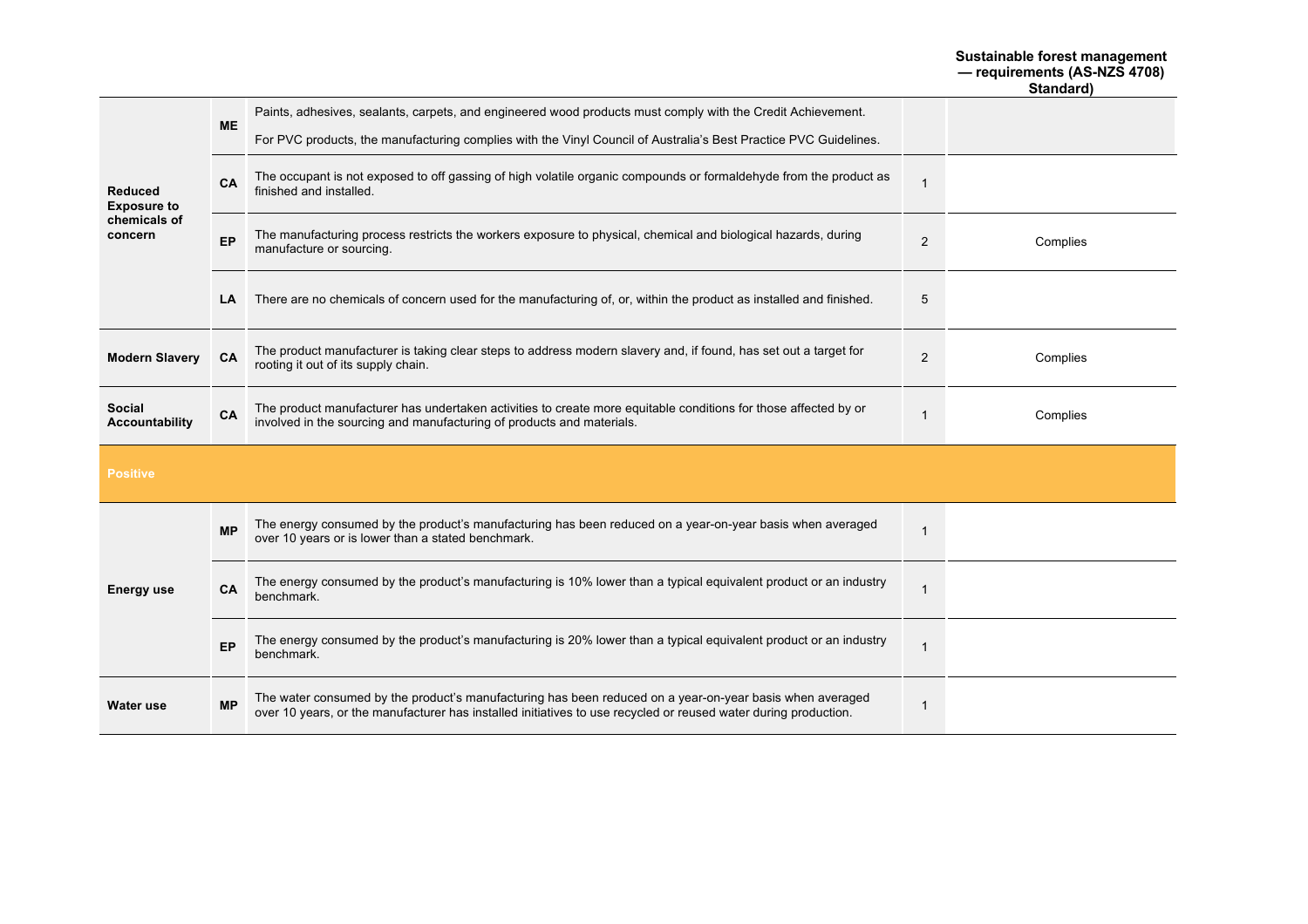| Sustainable forest management |  |
|-------------------------------|--|
| - requirements (AS-NZS 4708)  |  |

**Standard)**

|                                  | CA        | The water consumed by the product's manufacturing is 10% lower than a typical equivalent product or an industry<br>benchmark.                                                                                                                                                                             | $\overline{1}$ |          |
|----------------------------------|-----------|-----------------------------------------------------------------------------------------------------------------------------------------------------------------------------------------------------------------------------------------------------------------------------------------------------------|----------------|----------|
| Waste<br>generation              | CA        | The waste generated by the product's manufacturing has been reduced on a year-on-year basis when averaged<br>over 10 years; or<br>The product manufacturer recycles or reuses more than 80% of all waste.                                                                                                 | 1              |          |
| <b>Material</b><br>extraction    | <b>MP</b> | Either<br>- 3 of the product's material extraction impacts are lower than typical by 15% on average; or,<br>- the product meet requirements established by an industry recognised standard that delineates limits on high-<br>impact materials that are typically used in the manufacturing of a product. | -1             | Complies |
|                                  |           | Either:<br>$CA \rightarrow 3$ of the product's material extraction impacts are lower than typical by 30% on average; or<br>• 5 of the product's material extraction impacts are lower than typical by 15% on average.                                                                                     | -1             |          |
|                                  | EP.       | Either 3 of the product's material extraction impacts are lower than typical by 50% on average; or 5 of the<br>product's material extraction impacts are lower than typical by 30% on average; or T of the product's material<br>extraction impacts are lower than typical by 15% on average.             | -1             |          |
| Other impact<br>reductions       | <b>CA</b> | Other impact reductions relevant to the specific product beyond those articulated are addressed                                                                                                                                                                                                           |                | Complies |
| Carbon<br>emissions<br>reduction | <b>MP</b> | The carbon emissions generated by the product's manufacturing has been reduced on a year-on-year basis when<br>averaged over 10 years.                                                                                                                                                                    | $\overline{1}$ |          |
|                                  | <b>CA</b> | The carbon emissions generated by the product's manufacturing is 20% lower than a typical equivalent product or<br>an industry benchmark.                                                                                                                                                                 | $\mathbf 1$    |          |
|                                  | EP        | The carbon emissions generated by the product's manufacturing is 40% lower than a typical equivalent product or<br>an industry benchmark.                                                                                                                                                                 | -1             |          |
| <b>Low Carbon</b><br>Trajectory  | CA        | The manufacturer has a publicly disclosed commitment to decarbonise between now and 2050 on a 1.5C trajectory,<br>with a significant reduction prior to 2030.                                                                                                                                             | $\overline{1}$ |          |
| Carbon<br>neutrality             | СA        | The product has been independently certified as carbon neutral.                                                                                                                                                                                                                                           | 3              |          |